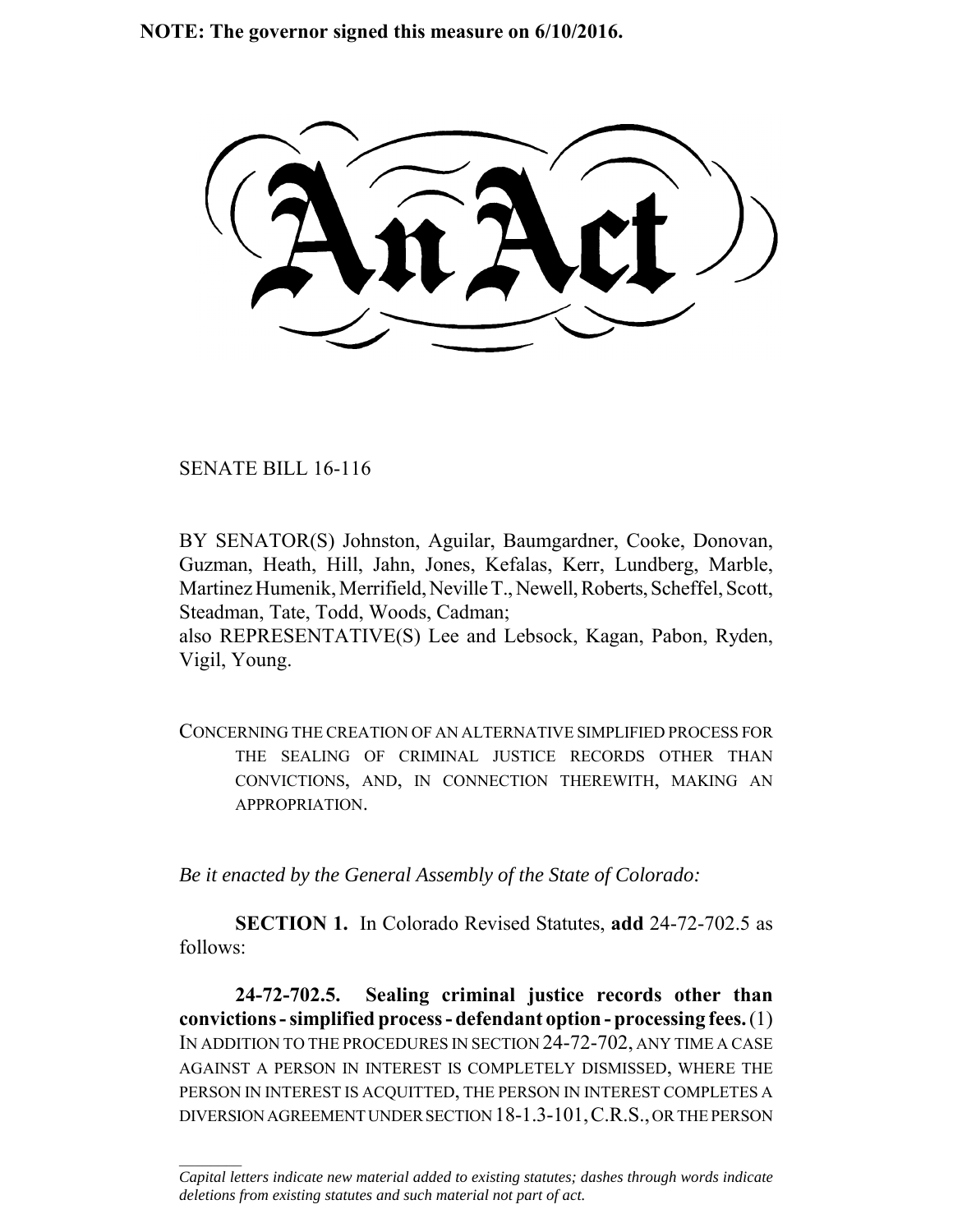IN INTEREST COMPLETES A DEFERRED JUDGMENT AND SENTENCE UNDER SECTION 18-1.3-102, C.R.S., THE COURT SHALL GIVE THE DEFENDANT ELIGIBLE TO HAVE HIS OR HER CRIMINAL JUSTICE RECORDS SEALED THE OPTION OF IMMEDIATELY MOVING TO HAVE HIS OR HER CRIMINAL JUSTICE RECORDS SEALED. THIS MOTION MAY BE INFORMAL AND MAY BE MADE IN OPEN COURT AT THE TIME OF THE DISMISSAL OF THE CASE OR THE ACQUITTAL OF THE DEFENDANT. THE MOTION MAY ALSO BE MADE BY THE DEFENDANT AT A TIME SUBSEQUENT TO THE DISMISSAL OR ACQUITTAL THROUGH THE FILING OF A WRITTEN MOTION. IF THE DEFENDANT MOVES UNDER THIS SUBSECTION (1) TO SEAL HIS OR HER CRIMINAL JUSTICE RECORDS UNDER THE EXPEDITED PROCEDURES OF THIS SECTION, THE COURT SHALL PROMPTLY PROCESS THE DEFENDANT'S REQUEST TO SEAL THE CRIMINAL JUSTICE RECORDS WITHIN THE CRIMINAL CASE WITHOUT THE FILING OF AN INDEPENDENT CIVIL ACTION. WHEN THE COURT SEALS CRIMINAL JUSTICE RECORDS UNDER THIS SECTION THE COURT SHALL PROVIDE A COPY OF THE COURT'S ORDER TO EACH CUSTODIAN WHO MAY HAVE CUSTODY OF ANY OF THE RECORDS SUBJECT TO THE ORDER. THE PERSON IN INTEREST MAY ALSO PROVIDE A COPY OF THE ORDER TO ANY OTHER CUSTODIAN OF RECORDS SUBJECT TO THE ORDER.

(2) (a) A PERSON IN INTEREST MOVING TO HAVE HIS OR HER CRIMINAL JUSTICE RECORDS SEALED UNDER THIS SECTION SHALL PAY A PROCESSING FEE OF SIXTY-FIVE DOLLARS TO COVER THE ACTUAL COSTS RELATED TO THE SEALING OF THE CRIMINAL JUSTICE RECORDS.

(b) THE PROCESSING FEES COLLECTED UNDER PARAGRAPH (a) OF THIS SUBSECTION (2) MUST BE TRANSMITTED TO THE STATE TREASURER AND CREDITED TO THE JUDICIAL STABILIZATION CASH FUND CREATED IN SECTION 13-32-101 (6), C.R.S.

**SECTION 2. Appropriation.** (1) For the 2016-17 state fiscal year, \$178,173 is appropriated to the judicial department. This appropriation is from the judicial stabilization cash fund created in section 13-32-101 (6), C.R.S. To implement this act, the department may use this appropriation as follows:

(a) \$159,361 for trial court programs, which amount is based on an assumption that the department will require an additional 3.5 FTE; and

(b) \$18,812 for courthouse capital and infrastructure maintenance.

PAGE 2-SENATE BILL 16-116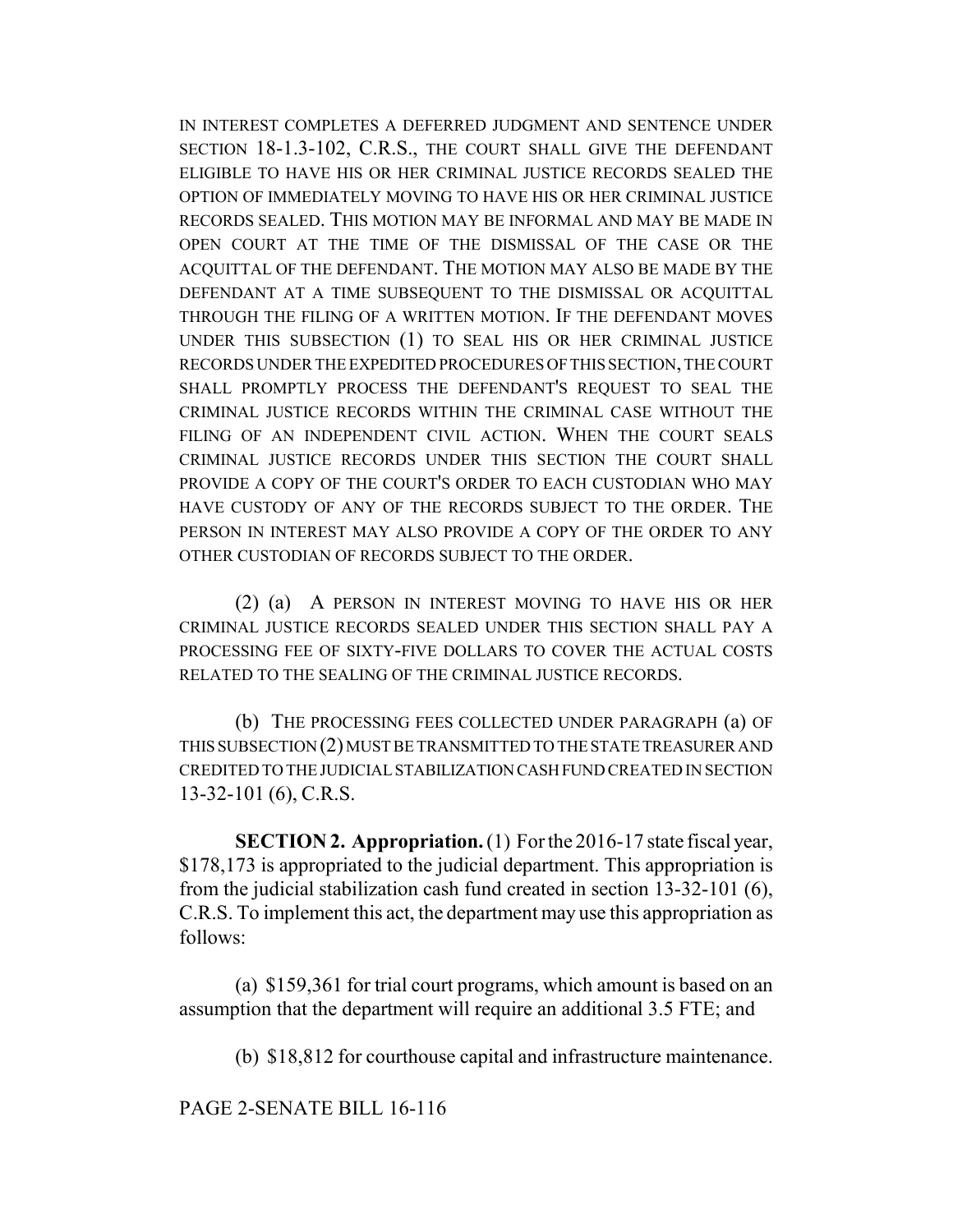**SECTION 3. Act subject to petition - effective date applicability.** (1) This act takes effect at 12:01 a.m. on the day following the expiration of the ninety-day period after final adjournment of the general assembly (August 10, 2016, if adjournment sine die is on May 11, 2016); except that, if a referendum petition is filed pursuant to section 1 (3) of article V of the state constitution against this act or an item, section, or part of this act within such period, then the act, item, section, or part will not take effect unless approved by the people at the general election to be held in November 2016 and, in such case, will take effect on the date of the official declaration of the vote thereon by the governor.